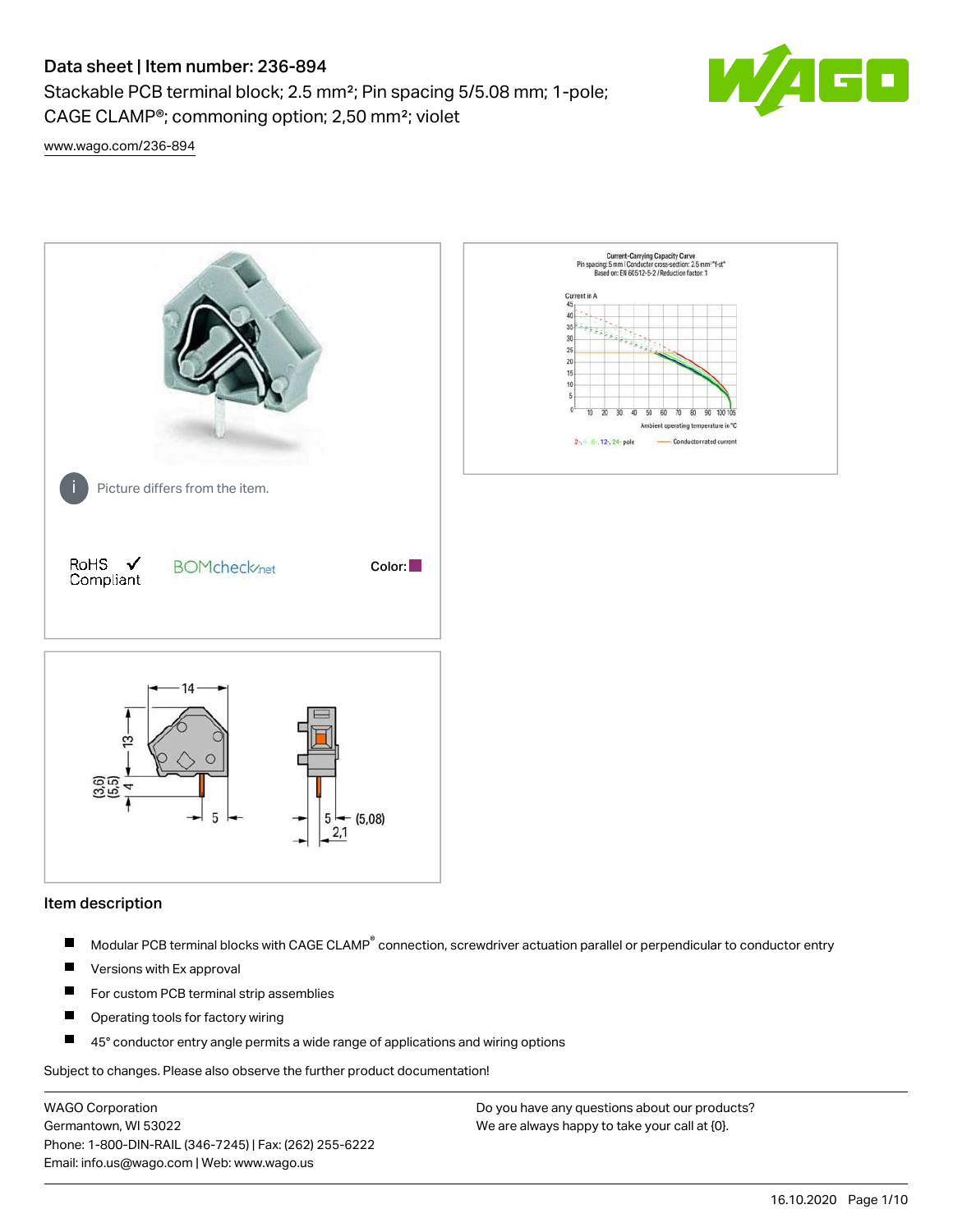

 $\blacksquare$ Set to metric or inch pin spacing by compressing PCB terminal strips or pulling them apart

# Data

# Electrical data

## Ratings per IEC/EN 60664-1

| Ratings per                 | IEC/EN 60664-1                                                        |
|-----------------------------|-----------------------------------------------------------------------|
| Rated voltage (III / 3)     | 250 V                                                                 |
| Rated surge voltage (III/3) | 4 <sub>kV</sub>                                                       |
| Rated voltage (III/2)       | 320 V                                                                 |
| Rated surge voltage (III/2) | 4 kV                                                                  |
| Nominal voltage (II/2)      | 630 V                                                                 |
| Rated surge voltage (II/2)  | 4 <sub>kV</sub>                                                       |
| Rated current               | 24 A                                                                  |
| Legend (ratings)            | $(III / 2)$ $\triangle$ Overvoltage category III / Pollution degree 2 |

### Ratings per UL 1059

| Approvals per                  | UL 1059 |
|--------------------------------|---------|
| Rated voltage UL (Use Group B) | 300 V   |
| Rated current UL (Use Group B) | 15 A    |
| Rated voltage UL (Use Group D) | 300 V   |
| Rated current UL (Use Group D) | 10 A    |

#### Ratings per CSA

| Approvals per                   | CSA   |
|---------------------------------|-------|
| Rated voltage CSA (Use Group B) | 300 V |
| Rated current CSA (Use Group B) | 15 A  |
| Rated voltage CSA (Use Group D) | 300 V |
| Rated current CSA (Use Group D) | 10 A  |

# Connection data

| Connection technology                           | CAGE CLAMP                              |
|-------------------------------------------------|-----------------------------------------|
| Actuation type                                  | Operating tool                          |
| Solid conductor                                 | $0.08$ 2.5 mm <sup>2</sup> / 28  12 AWG |
| Fine-stranded conductor                         | $0.082.5$ mm <sup>2</sup> / 28  12 AWG  |
| Fine-stranded conductor; with insulated ferrule | $0.251.5$ mm <sup>2</sup>               |

Subject to changes. Please also observe the further product documentation!

WAGO Corporation Germantown, WI 53022 Phone: 1-800-DIN-RAIL (346-7245) | Fax: (262) 255-6222 Email: info.us@wago.com | Web: www.wago.us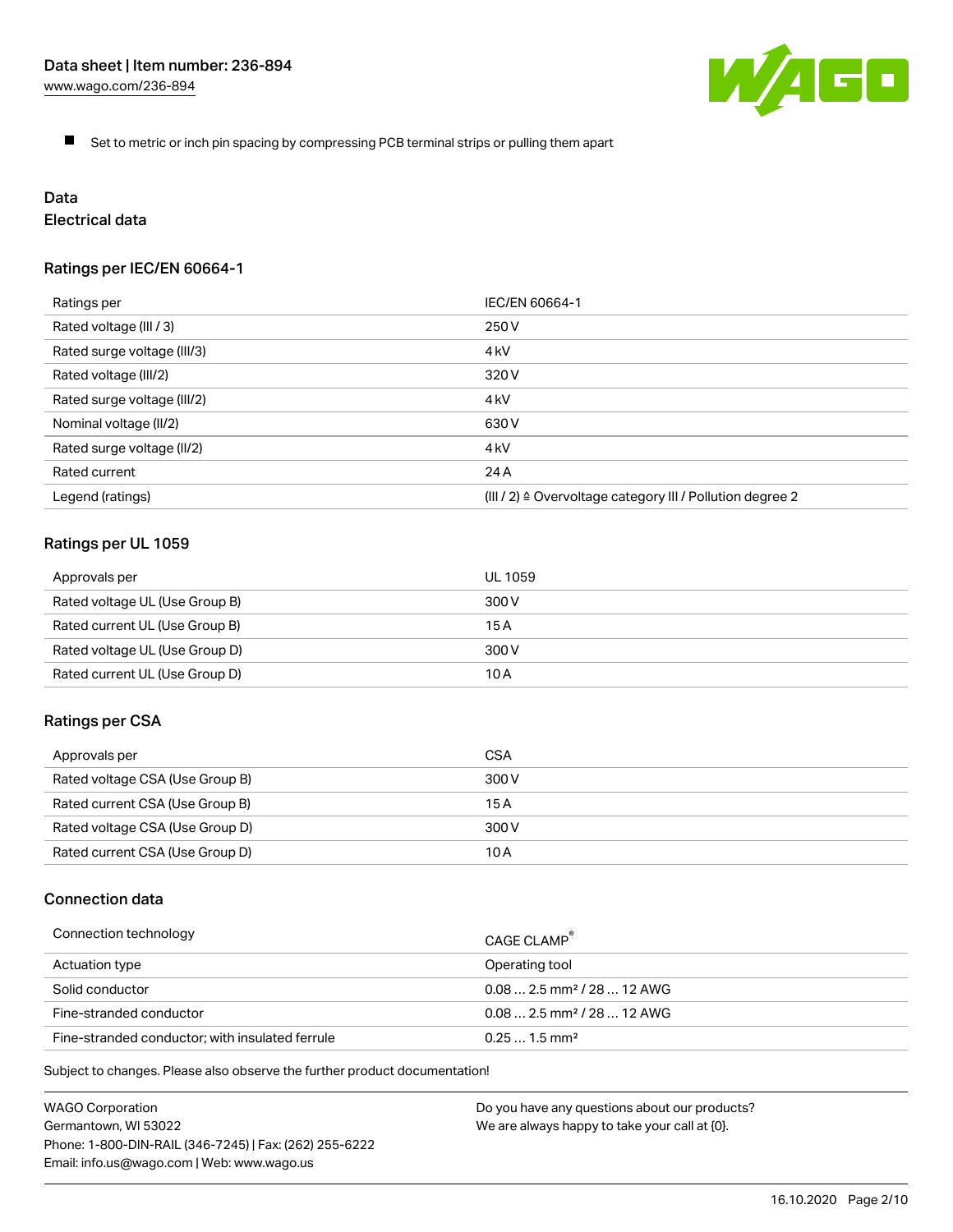[www.wago.com/236-894](http://www.wago.com/236-894)



| Fine-stranded conductor; with uninsulated ferrule | $0.251.5$ mm <sup>2</sup> |
|---------------------------------------------------|---------------------------|
| Strip length                                      | $56$ mm / 0.2  0.24 inch  |
| Conductor connection direction to PCB             | 45°                       |
| Pole No.                                          |                           |
| Total number of connection points                 |                           |
| Total number of potentials                        |                           |
| Number of connection types                        |                           |
| Number of levels                                  |                           |
| Note (conductor cross-section)                    | 12 AWG: THHN, THWN        |

# Physical data

| Pin spacing                          | 5/5.08 mm / 0.197/0.2 inch |
|--------------------------------------|----------------------------|
| Width                                | 7.2 mm / 0.283 inch        |
| Height                               | 17 mm / 0.669 inch         |
| Height from the surface              | 13 mm / 0.512 inch         |
| Depth                                | 14 mm / 0.551 inch         |
| Solder pin length                    | 4 mm                       |
| Solder pin dimensions                | $0.7 \times 0.7$ mm        |
| Drilled hole diameter with tolerance | $1.1$ <sup>(+0.1)</sup> mm |

## PCB contact

| PCB contact                         | THT                                      |
|-------------------------------------|------------------------------------------|
| Solder pin arrangement              | over the entire terminal strip (in-line) |
| Number of solder pins per potential |                                          |

## Material Data

| Color                       | violet                                |
|-----------------------------|---------------------------------------|
| Material group              |                                       |
| Insulation material         | Polyamide (PA66)                      |
| Flammability class per UL94 | V <sub>0</sub>                        |
| Clamping spring material    | Chrome nickel spring steel (CrNi)     |
| Contact material            | Electrolytic copper $(E_{\text{Cl}})$ |
| Contact plating             | tin-plated                            |
| Fire load                   | $0.012$ MJ                            |
| Weight                      | 0.8 <sub>g</sub>                      |

Subject to changes. Please also observe the further product documentation!

| <b>WAGO Corporation</b>                                | Do you have any questions about our products? |
|--------------------------------------------------------|-----------------------------------------------|
| Germantown, WI 53022                                   | We are always happy to take your call at {0}. |
| Phone: 1-800-DIN-RAIL (346-7245)   Fax: (262) 255-6222 |                                               |
| Email: info.us@wago.com   Web: www.wago.us             |                                               |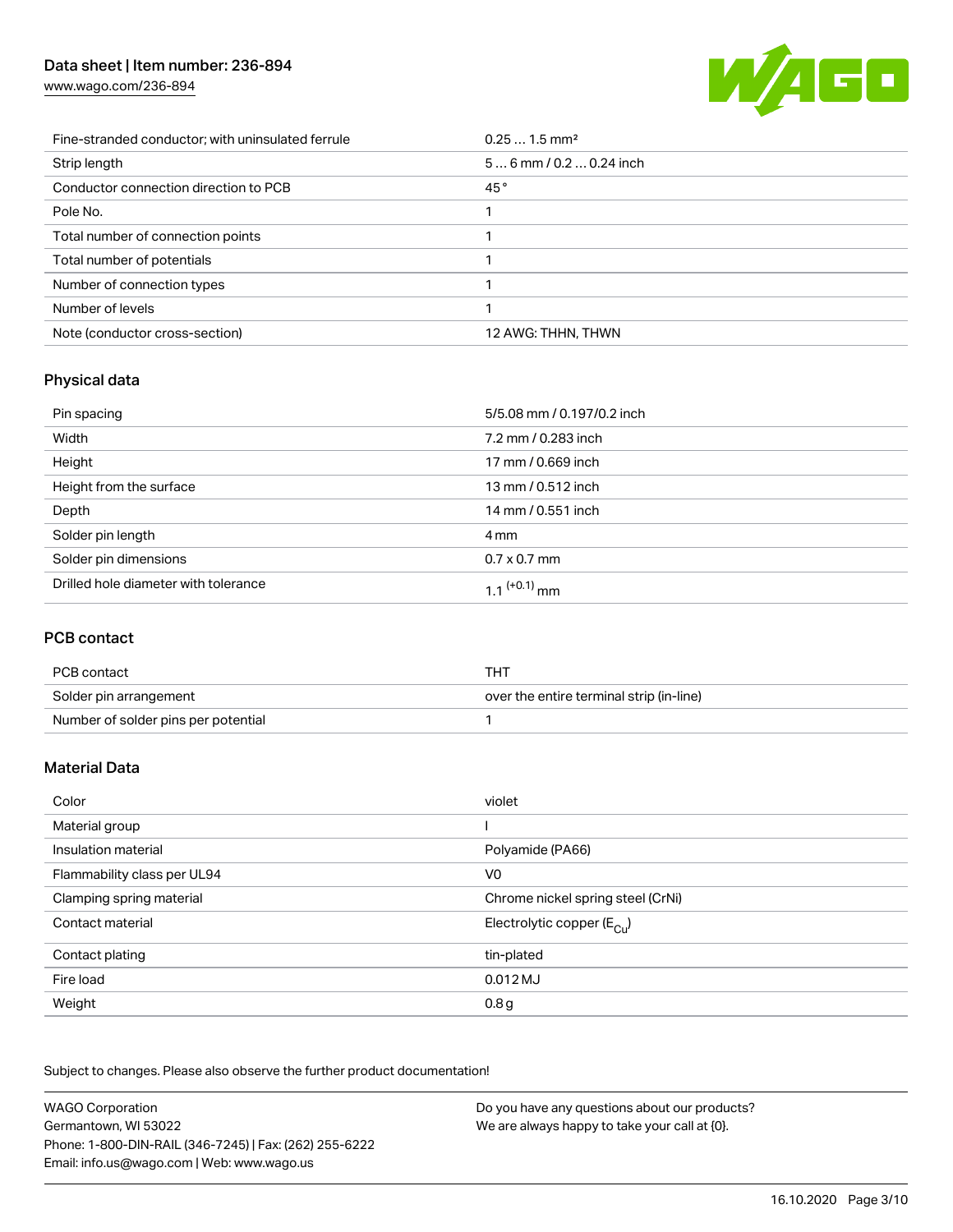[www.wago.com/236-894](http://www.wago.com/236-894)



#### Environmental Requirements

| Limit temperature range<br>. | +105 °C<br>-60 |
|------------------------------|----------------|
|------------------------------|----------------|

#### Commercial data

| Product Group         | 4 (Printed Circuit) |
|-----------------------|---------------------|
| Packaging type        | <b>BOX</b>          |
| Country of origin     | CН                  |
| <b>GTIN</b>           | 4050821277095       |
| Customs tariff number | 85369010000         |

#### Counterpart

#### Compatible products

#### Marking accessories

| Item no.: 210-332/500-202<br>Marking strips; as a DIN A4 sheet; MARKED; 1-16 (160x); Height of marker strip: 3 mm; Strip length 182<br>mm; Horizontal marking; Self-adhesive; white  | www.wago.com/210-332<br>/500-202 |
|--------------------------------------------------------------------------------------------------------------------------------------------------------------------------------------|----------------------------------|
| Item no.: 210-332/500-204<br>Marking strips; as a DIN A4 sheet; MARKED; 17-32 (160x); Height of marker strip: 3 mm; Strip length<br>182 mm; Horizontal marking; Self-adhesive; white | www.wago.com/210-332<br>/500-204 |
| Item no.: 210-332/500-205<br>Marking strips; as a DIN A4 sheet; MARKED; 1-32 (80x); Height of marker strip: 3 mm; Strip length 182<br>mm; Horizontal marking; Self-adhesive; white   | www.wago.com/210-332<br>/500-205 |
| Item no.: 210-332/500-206<br>Marking strips; as a DIN A4 sheet; MARKED; 33-48 (160x); Height of marker strip: 3 mm; Strip length<br>182 mm; Horizontal marking; Self-adhesive; white | www.wago.com/210-332<br>/500-206 |
| Item no.: 210-332/508-202<br>Marking strips; as a DIN A4 sheet; MARKED; 1-16 (160x); Height of marker strip: 3 mm; Strip length 182<br>mm; Horizontal marking; Self-adhesive; white  | www.wago.com/210-332<br>/508-202 |
| Item no.: 210-332/508-204<br>Marking strips; as a DIN A4 sheet; MARKED; 17-32 (160x); Height of marker strip: 3 mm; Strip length<br>182 mm; Horizontal marking; Self-adhesive; white | www.wago.com/210-332<br>/508-204 |
| Item no.: 210-332/508-205<br>Marking strips; as a DIN A4 sheet; MARKED; 1-32 (80x); Height of marker strip: 3 mm; Strip length 182<br>mm; Horizontal marking; Self-adhesive; white   | www.wago.com/210-332<br>/508-205 |
| Subject to changes. Please also observe the further product documentation!                                                                                                           |                                  |

WAGO Corporation Germantown, WI 53022 Phone: 1-800-DIN-RAIL (346-7245) | Fax: (262) 255-6222 Email: info.us@wago.com | Web: www.wago.us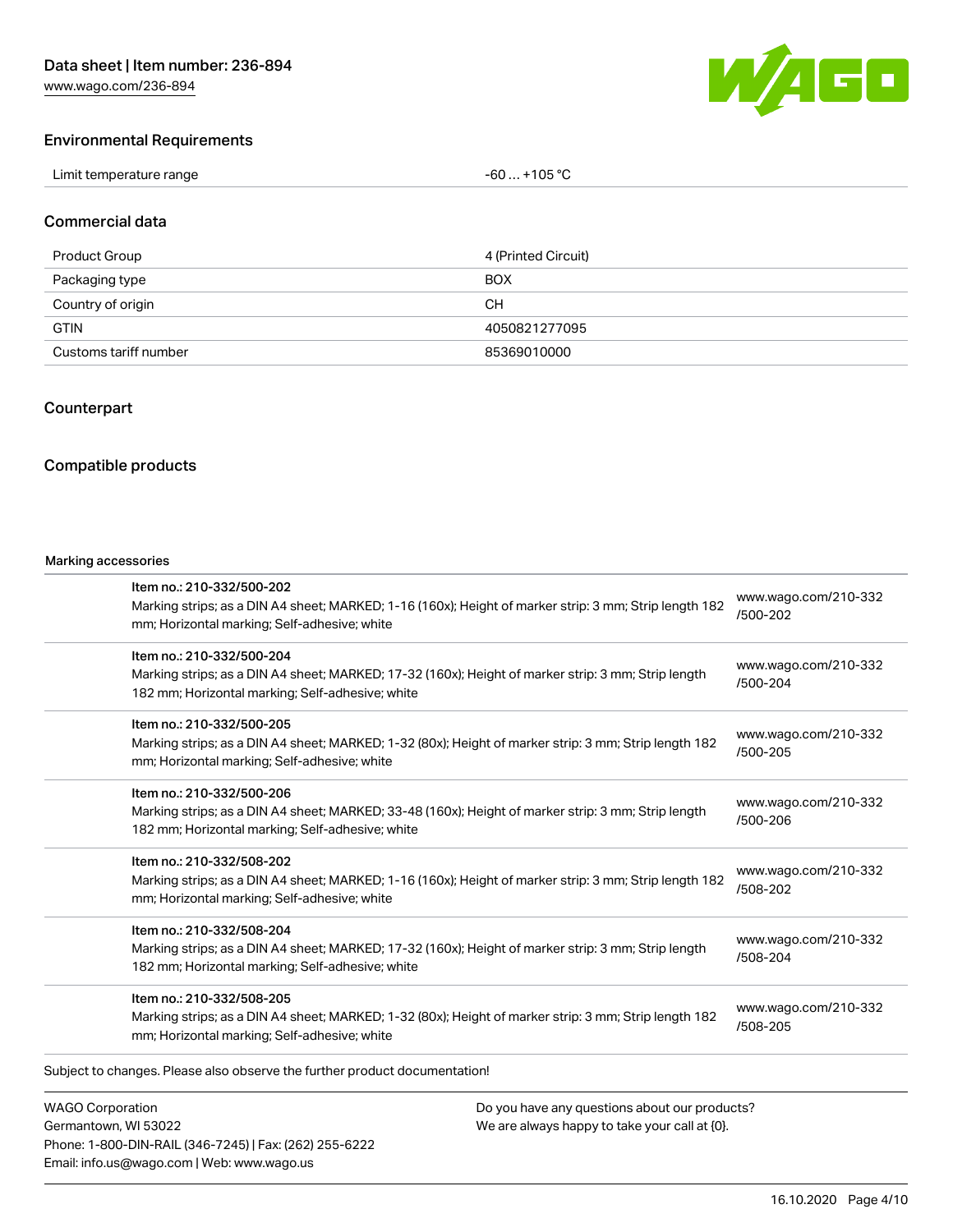

|         | Item no.: 210-332/508-206<br>Marking strips; as a DIN A4 sheet; MARKED; 33-48 (160x); Height of marker strip: 3 mm; Strip length<br>182 mm; Horizontal marking; Self-adhesive; white | www.wago.com/210-332<br>/508-206 |
|---------|--------------------------------------------------------------------------------------------------------------------------------------------------------------------------------------|----------------------------------|
|         | Item no.: 210-833<br>Marking strips; on reel; 6 mm wide; plain; Self-adhesive; white                                                                                                 | www.wago.com/210-833             |
| tools   |                                                                                                                                                                                      |                                  |
|         | Item no.: 210-657<br>Operating tool; Blade: 3.5 x 0.5 mm; with a partially insulated shaft; short; multicoloured                                                                     | www.wago.com/210-657             |
|         | Item no.: 210-658<br>Operating tool; Blade: 3.5 x 0.5 mm; with a partially insulated shaft; angled; short; multicoloured                                                             | www.wago.com/210-658             |
|         | Item no.: 210-720<br>Operating tool; Blade: 3.5 x 0.5 mm; with a partially insulated shaft; multicoloured                                                                            | www.wago.com/210-720             |
|         | Item no.: 236-332<br>Operating tool; natural                                                                                                                                         | www.wago.com/236-332             |
|         | Item no.: 236-335<br>Operating tool; gray                                                                                                                                            | www.wago.com/236-335             |
| ferrule |                                                                                                                                                                                      |                                  |
|         | Item no.: 216-101<br>Ferrule; Sleeve for 0.5 mm <sup>2</sup> / AWG 22; uninsulated; electro-tin plated; silver-colored                                                               | www.wago.com/216-101             |
|         | Item no.: 216-102<br>Ferrule; Sleeve for 0.75 mm <sup>2</sup> / AWG 20; uninsulated; electro-tin plated; silver-colored                                                              | www.wago.com/216-102             |
|         | Item no.: 216-103<br>Ferrule; Sleeve for 1 mm <sup>2</sup> / AWG 18; uninsulated; electro-tin plated                                                                                 | www.wago.com/216-103             |
|         | Item no.: 216-104<br>Ferrule; Sleeve for 1.5 mm <sup>2</sup> / AWG 16; uninsulated; electro-tin plated; silver-colored                                                               | www.wago.com/216-104             |
|         | Item no.: 216-121<br>Ferrule; Sleeve for 0.5 mm <sup>2</sup> / AWG 22; uninsulated; electro-tin plated; silver-colored                                                               | www.wago.com/216-121             |
|         | Item no.: 216-122<br>Ferrule; Sleeve for 0.75 mm <sup>2</sup> / AWG 20; uninsulated; electro-tin plated; silver-colored                                                              | www.wago.com/216-122             |
|         | Item no.: 216-123<br>Ferrule; Sleeve for 1 mm <sup>2</sup> / AWG 18; uninsulated; electro-tin plated; silver-colored                                                                 | www.wago.com/216-123             |
|         | Item no.: 216-124<br>Ferrule; Sleeve for 1.5 mm <sup>2</sup> / AWG 16; uninsulated; electro-tin plated                                                                               | www.wago.com/216-124             |
|         | Item no.: 216-131<br>Ferrule; Sleeve for 0.25 mm <sup>2</sup> / AWG 24; uninsulated; electro-tin plated; silver-colored                                                              | www.wago.com/216-131             |
|         | Item no.: 216-132<br>Ferrule; Sleeve for 0.34 mm <sup>2</sup> / AWG 24; uninsulated; electro-tin plated                                                                              | www.wago.com/216-132             |
|         |                                                                                                                                                                                      |                                  |

Subject to changes. Please also observe the further product documentation!

WAGO Corporation Germantown, WI 53022 Phone: 1-800-DIN-RAIL (346-7245) | Fax: (262) 255-6222 Email: info.us@wago.com | Web: www.wago.us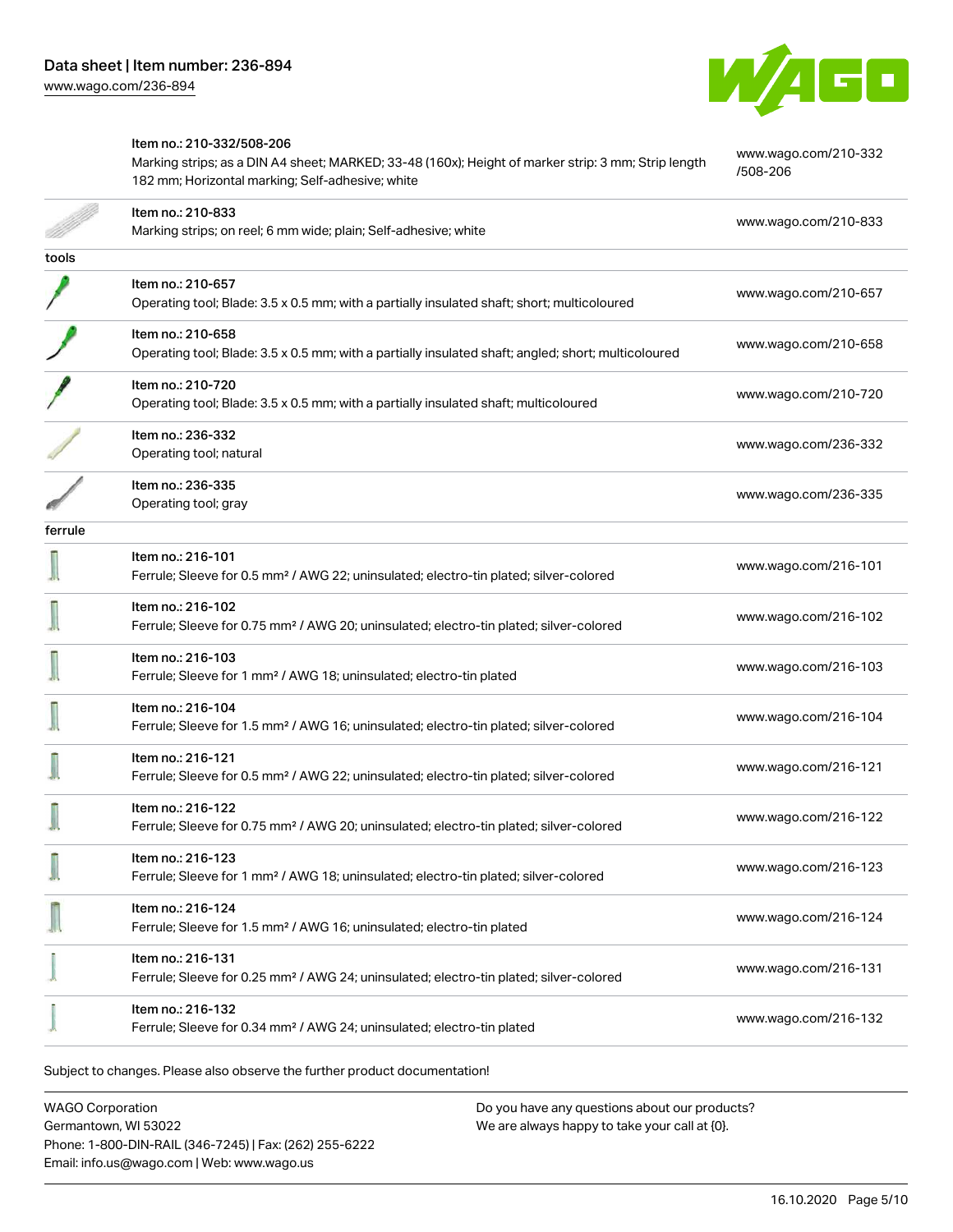[www.wago.com/236-894](http://www.wago.com/236-894)



| Item no.: 216-141                                                                                                                                            |                      |
|--------------------------------------------------------------------------------------------------------------------------------------------------------------|----------------------|
| Ferrule; Sleeve for 0.5 mm <sup>2</sup> / 20 AWG; uninsulated; electro-tin plated; electrolytic copper; gastight<br>crimped; acc. to DIN 46228, Part 1/08.92 | www.wago.com/216-141 |
| Item no.: 216-142                                                                                                                                            |                      |
| Ferrule; Sleeve for 0.75 mm <sup>2</sup> / 18 AWG; uninsulated; electro-tin plated; electrolytic copper; gastight                                            | www.wago.com/216-142 |
| crimped; acc. to DIN 46228, Part 1/08.92                                                                                                                     |                      |
| Item no.: 216-143                                                                                                                                            |                      |
| Ferrule; Sleeve for 1 mm <sup>2</sup> / AWG 18; uninsulated; electro-tin plated; electrolytic copper; gastight                                               | www.wago.com/216-143 |
| crimped; acc. to DIN 46228, Part 1/08.92                                                                                                                     |                      |
| Item no.: 216-144                                                                                                                                            |                      |
| Ferrule; Sleeve for 1.5 mm <sup>2</sup> / AWG 16; uninsulated; electro-tin plated; electrolytic copper; gastight                                             | www.wago.com/216-144 |
| crimped; acc. to DIN 46228, Part 1/08.92; silver-colored                                                                                                     |                      |
| Item no.: 216-151                                                                                                                                            |                      |
| Ferrule; Sleeve for 0.25 mm <sup>2</sup> / AWG 24; uninsulated; electro-tin plated                                                                           | www.wago.com/216-151 |
| Item no.: 216-152                                                                                                                                            |                      |
| Ferrule; Sleeve for 0.34 mm <sup>2</sup> / AWG 24; uninsulated; electro-tin plated                                                                           | www.wago.com/216-152 |
|                                                                                                                                                              |                      |
| Item no.: 216-201                                                                                                                                            | www.wago.com/216-201 |
| Ferrule; Sleeve for 0.5 mm <sup>2</sup> / 20 AWG; insulated; electro-tin plated; white                                                                       |                      |
| Item no.: 216-202                                                                                                                                            |                      |
| Ferrule; Sleeve for 0.75 mm <sup>2</sup> / 18 AWG; insulated; electro-tin plated; gray                                                                       | www.wago.com/216-202 |
| Item no.: 216-203                                                                                                                                            |                      |
| Ferrule; Sleeve for 1 mm <sup>2</sup> / AWG 18; insulated; electro-tin plated; red                                                                           | www.wago.com/216-203 |
|                                                                                                                                                              |                      |
| Item no.: 216-204                                                                                                                                            | www.wago.com/216-204 |
| Ferrule; Sleeve for 1.5 mm <sup>2</sup> / AWG 16; insulated; electro-tin plated; black                                                                       |                      |
| Item no.: 216-221                                                                                                                                            |                      |
| Ferrule; Sleeve for 0.5 mm <sup>2</sup> / 20 AWG; insulated; electro-tin plated; white                                                                       | www.wago.com/216-221 |
| Item no.: 216-222                                                                                                                                            |                      |
| Ferrule; Sleeve for 0.75 mm <sup>2</sup> / 18 AWG; insulated; electro-tin plated; gray                                                                       | www.wago.com/216-222 |
|                                                                                                                                                              |                      |
| Item no.: 216-223                                                                                                                                            | www.wago.com/216-223 |
| Ferrule; Sleeve for 1 mm <sup>2</sup> / AWG 18; insulated; electro-tin plated; red                                                                           |                      |
| Item no: 216-224                                                                                                                                             |                      |
| Ferrule; Sleeve for 1.5 mm <sup>2</sup> / AWG 16; insulated; electro-tin plated; black                                                                       | www.wago.com/216-224 |
| Item no.: 216-241                                                                                                                                            |                      |
| Ferrule; Sleeve for 0.5 mm <sup>2</sup> / 20 AWG; insulated; electro-tin plated; electrolytic copper; gastight                                               | www.wago.com/216-241 |
| crimped; acc. to DIN 46228, Part 4/09.90; white                                                                                                              |                      |
| Item no.: 216-242                                                                                                                                            |                      |
| Ferrule; Sleeve for 0.75 mm <sup>2</sup> / 18 AWG; insulated; electro-tin plated; electrolytic copper; gastight                                              | www.wago.com/216-242 |
| crimped; acc. to DIN 46228, Part 4/09.90; gray                                                                                                               |                      |
| Item no.: 216-243                                                                                                                                            |                      |
| Ferrule; Sleeve for 1 mm <sup>2</sup> / AWG 18; insulated; electro-tin plated; electrolytic copper; gastight crimped; www.wago.com/216-243                   |                      |
| acc. to DIN 46228, Part 4/09.90; red                                                                                                                         |                      |
|                                                                                                                                                              |                      |

Subject to changes. Please also observe the further product documentation!

WAGO Corporation Germantown, WI 53022 Phone: 1-800-DIN-RAIL (346-7245) | Fax: (262) 255-6222 Email: info.us@wago.com | Web: www.wago.us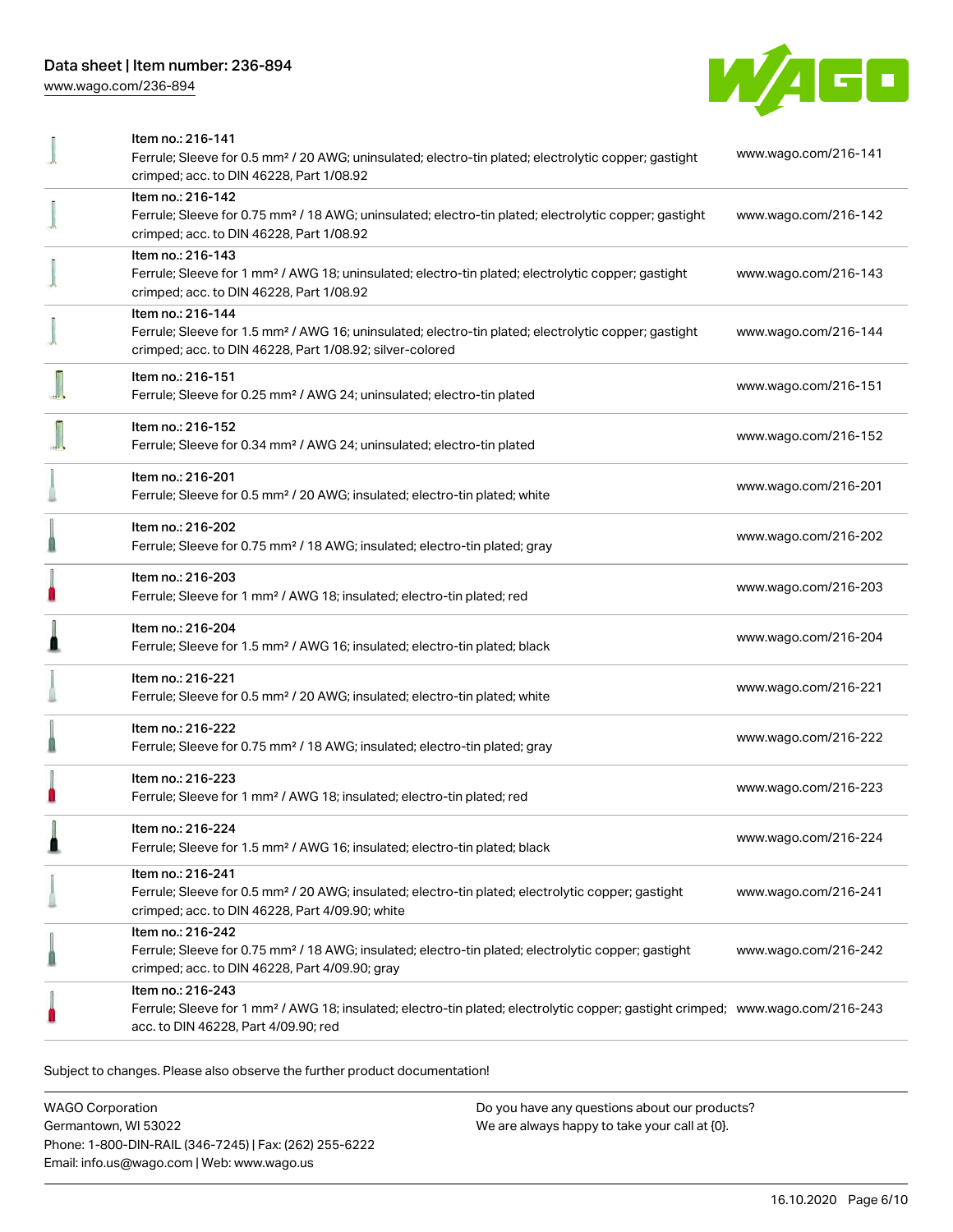[www.wago.com/236-894](http://www.wago.com/236-894)



|       | Item no.: 216-244<br>Ferrule; Sleeve for 1.5 mm <sup>2</sup> / AWG 16; insulated; electro-tin plated; electrolytic copper; gastight                                                | www.wago.com/216-244 |  |
|-------|------------------------------------------------------------------------------------------------------------------------------------------------------------------------------------|----------------------|--|
|       | crimped; acc. to DIN 46228, Part 4/09.90; black                                                                                                                                    |                      |  |
|       | Item no.: 216-262                                                                                                                                                                  |                      |  |
|       | Ferrule; Sleeve for 0.75 mm <sup>2</sup> / 18 AWG; insulated; electro-tin plated; electrolytic copper; gastight<br>crimped; acc. to DIN 46228, Part 4/09.90; gray                  | www.wago.com/216-262 |  |
|       | Item no.: 216-263                                                                                                                                                                  |                      |  |
|       | Ferrule; Sleeve for 1 mm <sup>2</sup> / AWG 18; insulated; electro-tin plated; electrolytic copper; gastight crimped; www.wago.com/216-263<br>acc. to DIN 46228, Part 4/09.90; red |                      |  |
|       | Item no.: 216-264                                                                                                                                                                  |                      |  |
|       | Ferrule; Sleeve for 1.5 mm <sup>2</sup> / AWG 16; insulated; electro-tin plated; electrolytic copper; gastight<br>crimped; acc. to DIN 46228, Part 4/09.90; black                  | www.wago.com/216-264 |  |
|       | Item no.: 216-284                                                                                                                                                                  |                      |  |
|       | Ferrule; Sleeve for 1.5 mm <sup>2</sup> / AWG 16; insulated; electro-tin plated; electrolytic copper; gastight                                                                     | www.wago.com/216-284 |  |
|       | crimped; acc. to DIN 46228, Part 4/09.90; black                                                                                                                                    |                      |  |
|       | Item no.: 216-301                                                                                                                                                                  | www.wago.com/216-301 |  |
|       | Ferrule; Sleeve for 0.25 mm <sup>2</sup> / AWG 24; insulated; electro-tin plated; yellow                                                                                           |                      |  |
|       | Item no.: 216-302                                                                                                                                                                  |                      |  |
|       | Ferrule; Sleeve for 0.34 mm <sup>2</sup> / 22 AWG; insulated; electro-tin plated; green                                                                                            | www.wago.com/216-302 |  |
|       | Item no.: 216-321                                                                                                                                                                  |                      |  |
|       | Ferrule; Sleeve for 0.25 mm <sup>2</sup> / AWG 24; insulated; electro-tin plated; yellow                                                                                           | www.wago.com/216-321 |  |
|       | Item no.: 216-322                                                                                                                                                                  |                      |  |
|       | Ferrule; Sleeve for 0.34 mm <sup>2</sup> / 22 AWG; insulated; electro-tin plated; green                                                                                            | www.wago.com/216-322 |  |
| check |                                                                                                                                                                                    |                      |  |
|       | Item no.: 231-127                                                                                                                                                                  |                      |  |
|       | Testing plug module with contact stud; for 236 Series; Pin spacing 5 mm / 0.197 in; 2,50 mm <sup>2</sup> ; gray                                                                    | www.wago.com/231-127 |  |
|       | Item no.: 231-128                                                                                                                                                                  | www.wago.com/231-128 |  |
|       | Testing plug module with contact stud; Pin spacing 5.08 mm / 0.2 in; 2,50 mm <sup>2</sup> ; orange                                                                                 |                      |  |
|       |                                                                                                                                                                                    |                      |  |

# Downloads Documentation

| <b>Additional Information</b>                                              |             |               |          |
|----------------------------------------------------------------------------|-------------|---------------|----------|
| Technical explanations                                                     | Apr 3, 2019 | pdf<br>3.6 MB | Download |
|                                                                            |             |               |          |
| <b>CAD files</b>                                                           |             |               |          |
| <b>PCB Design</b>                                                          |             |               |          |
| Symbol and Footprint 236-894                                               |             | <b>URL</b>    | Download |
| Subject to changes. Please also observe the further product documentation! |             |               |          |

WAGO Corporation Germantown, WI 53022 Phone: 1-800-DIN-RAIL (346-7245) | Fax: (262) 255-6222 Email: info.us@wago.com | Web: www.wago.us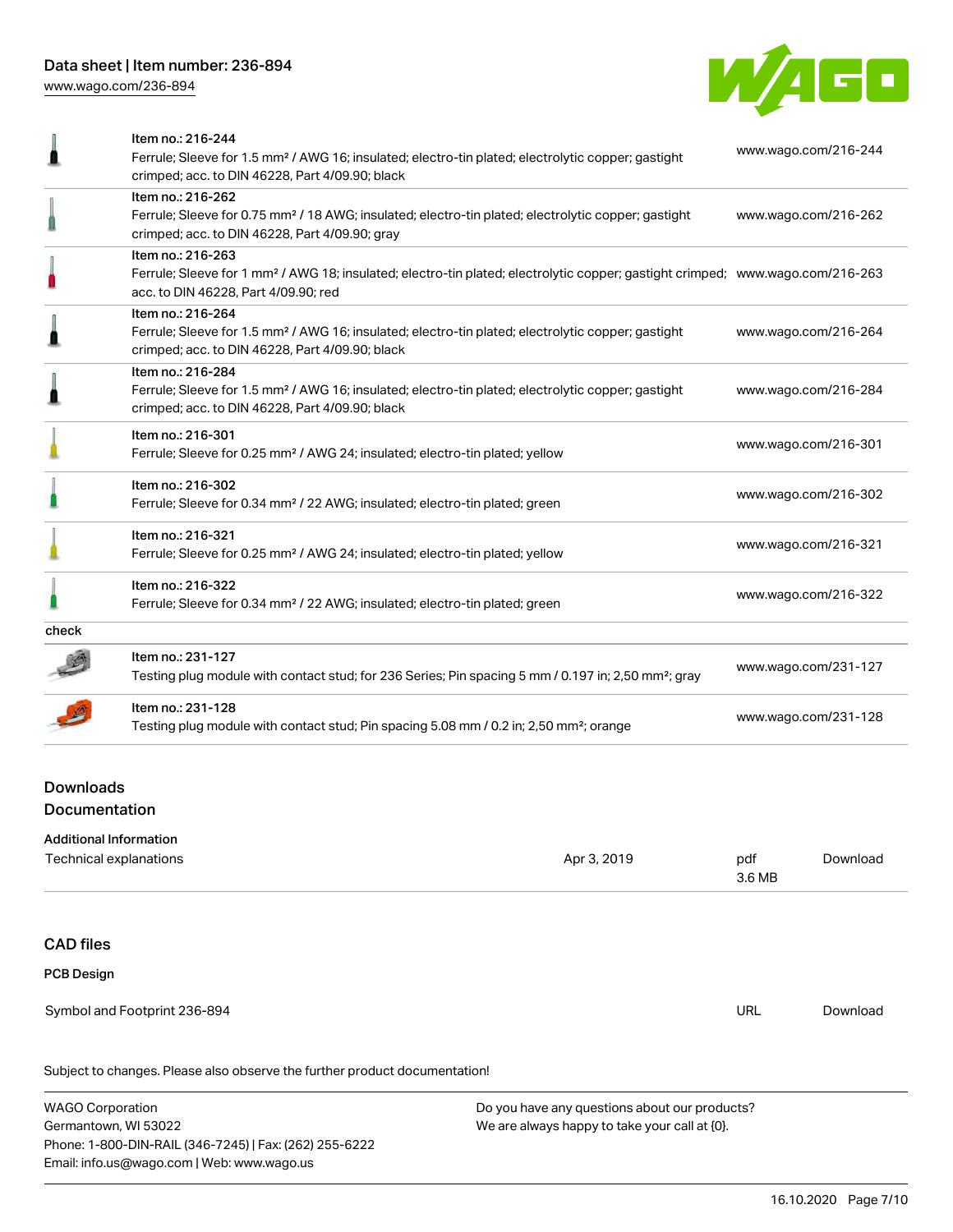#### Data sheet | Item number: 236-894 [www.wago.com/236-894](http://www.wago.com/236-894)

W/160

CAx data for your PCB design, consisting of "schematic symbols and PCB footprints", allow easy integration of the WAGO component into your development environment.

#### Supported formats:

- $\blacksquare$ Accel EDA 14 & 15
- $\blacksquare$ Altium 6 to current version
- $\blacksquare$ Cadence Allegro
- $\blacksquare$ **DesignSpark**
- $\blacksquare$ Eagle Libraries
- $\blacksquare$ KiCad
- $\blacksquare$ Mentor Graphics BoardStation
- $\blacksquare$ Mentor Graphics Design Architect
- $\blacksquare$ Mentor Graphics Design Expedition 99 and 2000
- П OrCAD 9.X PCB and Capture
- $\blacksquare$ PADS PowerPCB 3, 3.5, 4.X, and 5.X
- $\blacksquare$ PADS PowerPCB and PowerLogic 3.0
- $\blacksquare$ PCAD 2000, 2001, 2002, 2004, and 2006
- $\blacksquare$ Pulsonix 8.5 or newer
- $\blacksquare$ STL
- $\blacksquare$ 3D STEP
- $\blacksquare$ TARGET 3001!
- $\blacksquare$ View Logic ViewDraw
- П Quadcept
- П Zuken CadStar 3 and 4
- $\blacksquare$ Zuken CR-5000 and CR-8000

PCB Component Libraries (EDA), PCB CAD Library Ultra Librarian

# CAD data

| 2D/3D Models 236-894 | URL        | Download |
|----------------------|------------|----------|
| CAE data             |            |          |
| ZUKEN Portal 236-894 | <b>URL</b> | Download |

#### Installation Notes

#### Conductor termination

Subject to changes. Please also observe the further product documentation!

WAGO Corporation Germantown, WI 53022 Phone: 1-800-DIN-RAIL (346-7245) | Fax: (262) 255-6222 Email: info.us@wago.com | Web: www.wago.us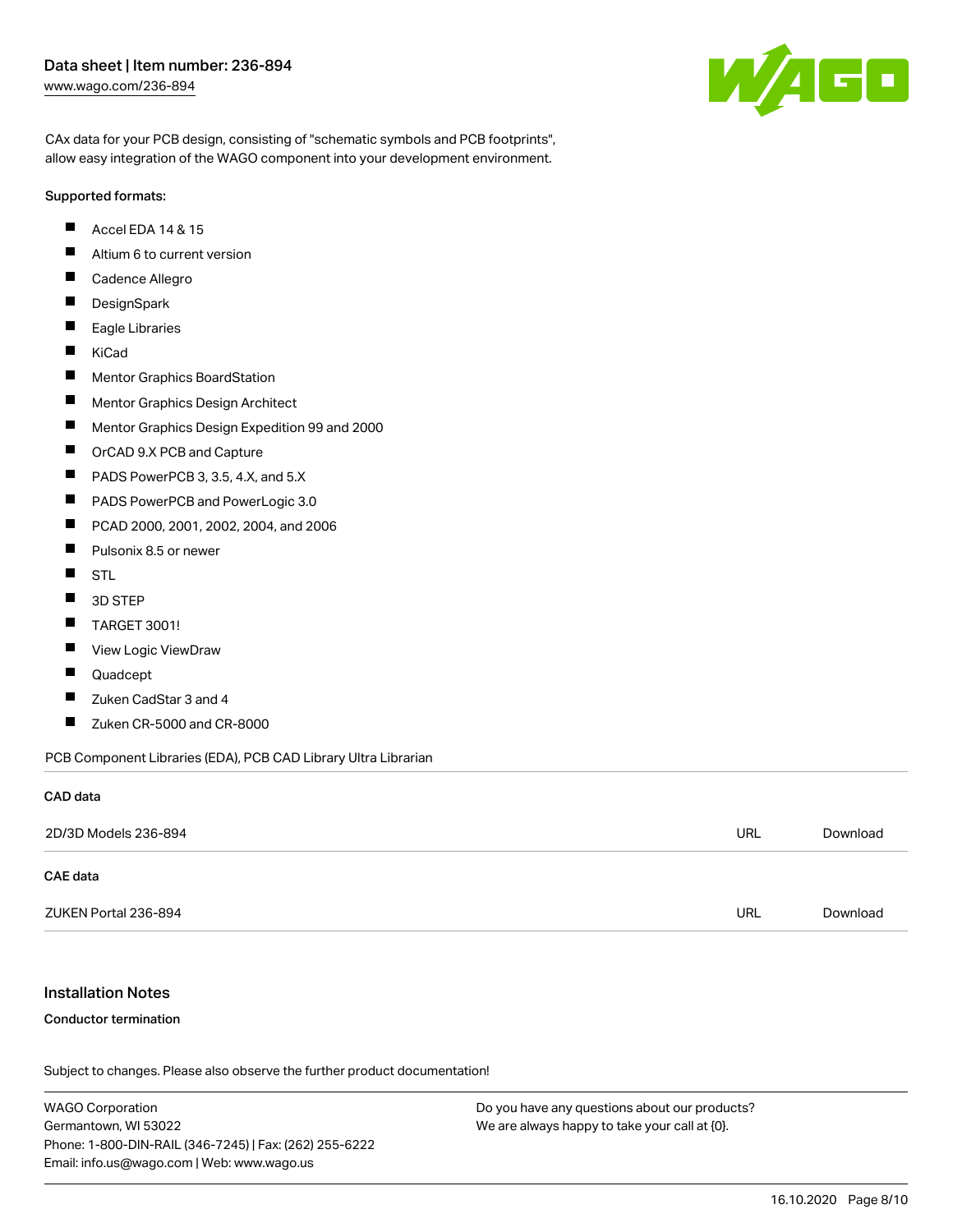#### Data sheet | Item number: 236-894 [www.wago.com/236-894](http://www.wago.com/236-894)





Inserting a conductor via 3.5 mm screwdriver.



screwdriver.

Inserting a conductor via 3.5 mm Inserting a conductor via operating tool.

Screwdriver actuation parallel to conductor entry.

Screwdriver actuation perpendicular to conductor entry.



Compared to standard screwdrivers, these operating tools are far more convenient for wiring PCB terminal strips at factory.

Installation

Subject to changes. Please also observe the further product documentation!

WAGO Corporation Germantown, WI 53022 Phone: 1-800-DIN-RAIL (346-7245) | Fax: (262) 255-6222 Email: info.us@wago.com | Web: www.wago.us